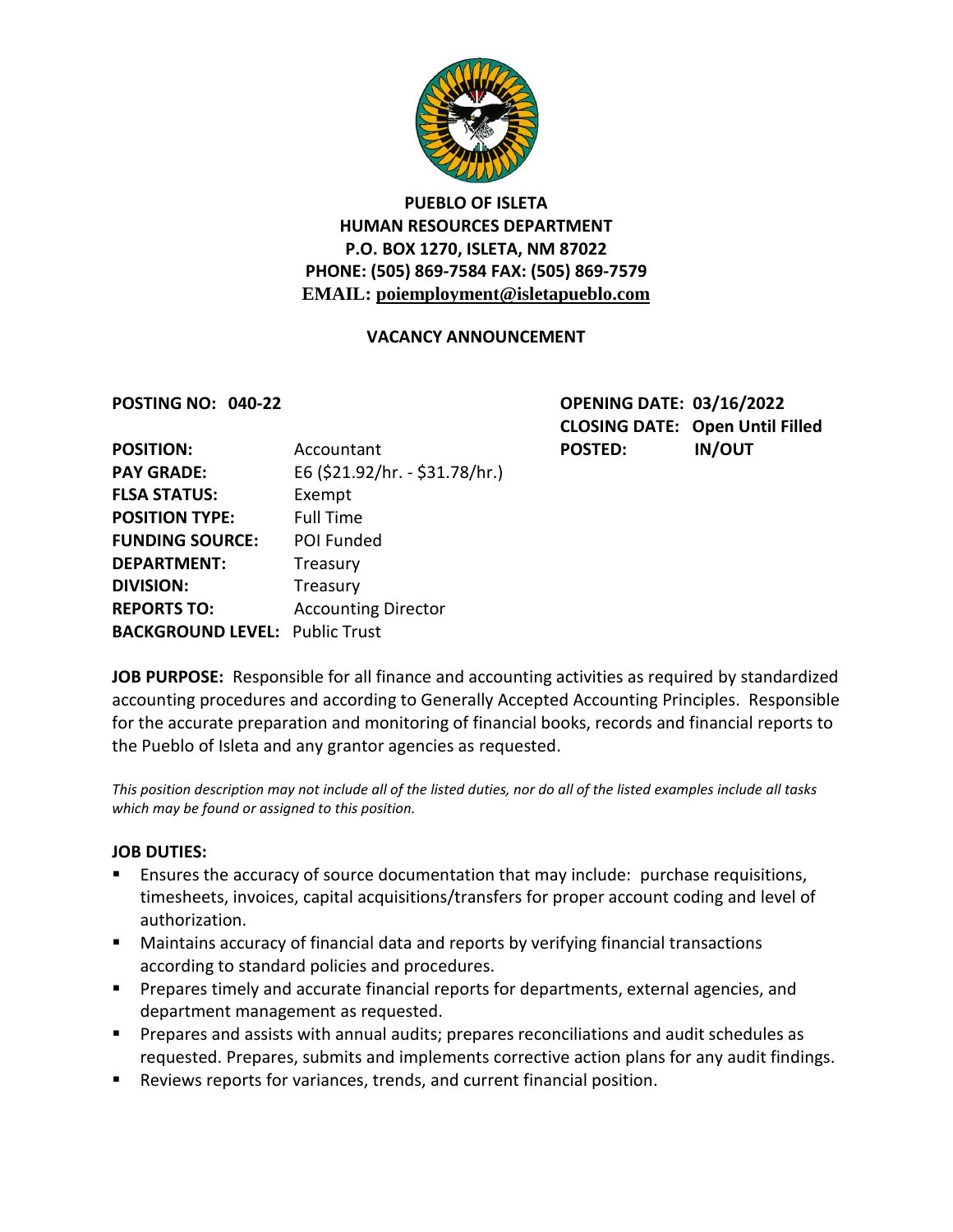- Manages payable and receivable accounts and check registers; ensures the timely processing of payments; prepares bank transfers and wire transfers; performs monthly reconciliations of accounts.
- Calculates, codes and enters transactions into financial system including journal entries, and sub-system corrections; manages sub-ledgers; completes month end closings and postings to general ledgers.
- Assists other POI departments or agencies with discrepancy resolution, interpretation of financial results, budget preparation and system, and the interpretation and clarification of accounting policies and procedures.
- Reconciles general ledger accounts with supporting documentation to ensure balance sheet accounts are properly classified, recorded at realizable value and supported by adequate documentation.
- **Prepares and reviews financial statements on a timely basis; submits to management or** agency as required.
- Maintains investment files; performs financial projections and prepares cash forecasting for the fiscal year.
- Maintains internal financial controls including: cash receipts/disbursement ledgers, reconciliation of monthly bank statements, allocation of salary and fringe benefits, recording of journal entries, and executes the General Depository Agreement; communicates and reviews results with the Executive Director.
- **Conducts annual inventories of capital as needed.**
- Assists in the preparation and submittal of annual operating budgets.
- **Prepares and submits monthly financial reports on the status of operations to the Chief** Financial Officer or Treasurer and provides reliable advice and support.
- **Develops a working knowledge of each accounting system module and its contribution to** financial reports including General Ledger, Accounts Payable, Accounts Receivable, Payroll, Purchasing, Fixed Assets, and other modules.
- **Performs other duties as assigned.**

## **SUPERVISION RESPONSIBILITIES:**

- Provides work direction and leadership to Accounting Clerks within the department.
- **Trains personnel on accounting policies and procedures.**

# **MINIMUM QUALIFICATIONS/REQUIREMENTS:**

- **Bachelor's Degree in Accounting, Finance or related field.**
- **Two years' accounting working experience.**
- **Diam** One year federally funded experience preferred.
- Valid New Mexico driver's license with ability to meet Pueblo of Isleta liability insurance requirements and maintain eligibility for insurance.
- **Must pass background check for position.**
- **Must be able to comply with the Pueblo of Isleta Drug Free Workplace policies.**

# **KNOWLEDGE, SKILL AND ABILITY REQUIREMENTS:**

- Knowledge of Generally Accepted Accounting Principles (GAAP) and applicable federal, state, county and local laws, regulations, and requirements.
- Knowledge of financial control systems and methodology.